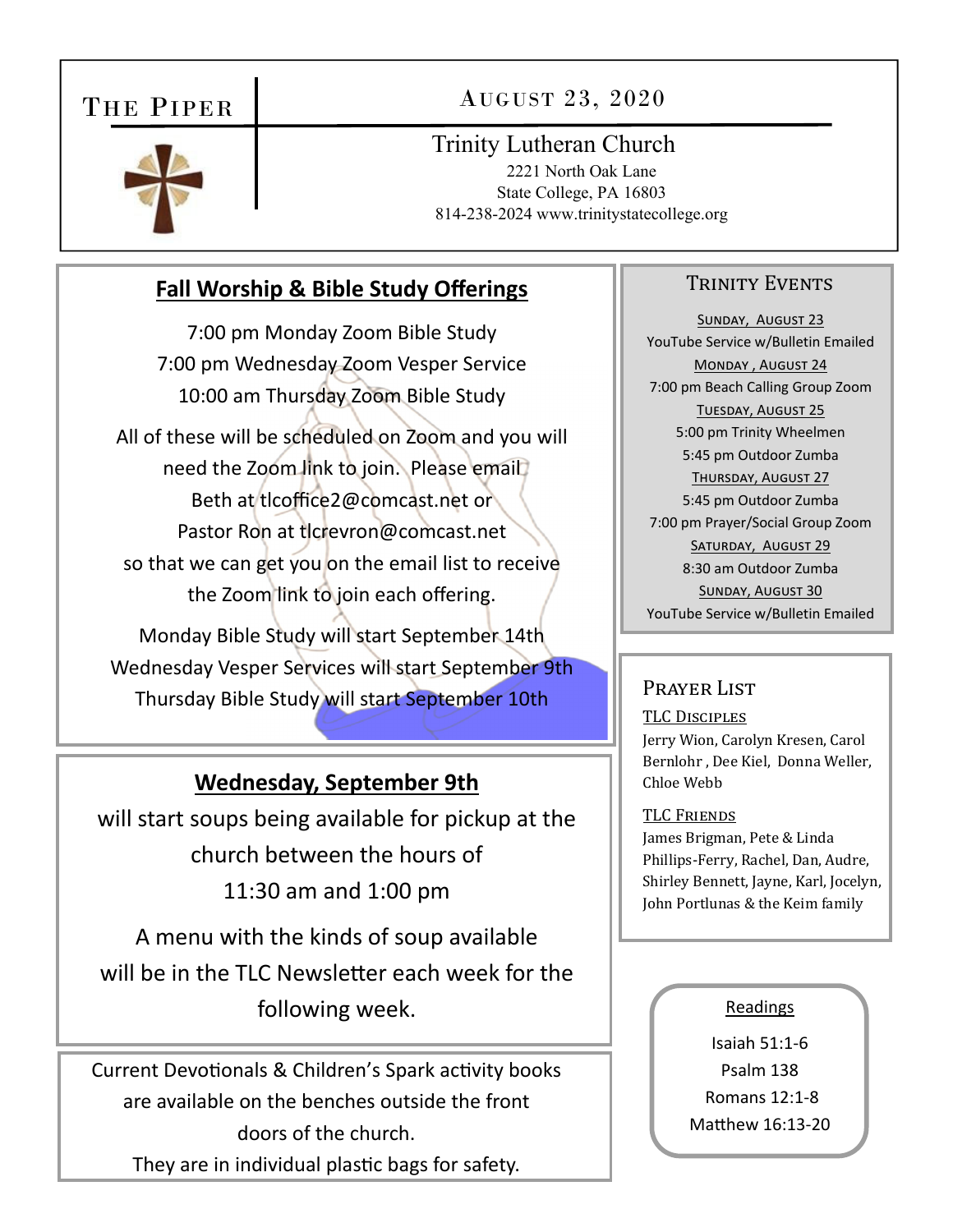# **SUNDAY, SEPTEMBER 13TH**

# **SPECIAL OUTDOOR WORSHIP SERVICE w/COMMUNION AND MORTGAGE BURNING SERVICE**

The service will be held outdoors in our outdoor chapel. Please bring your own lawn chairs and remember your mask.

We ask that you please adhere to social distancing. Family units may, of course, sit together, but please respect other member's personal space.

The church will be LOCKED.

A portable toilet will be available if you need it. We are anxious to have an in‐person service to see all of you. We have missed you.

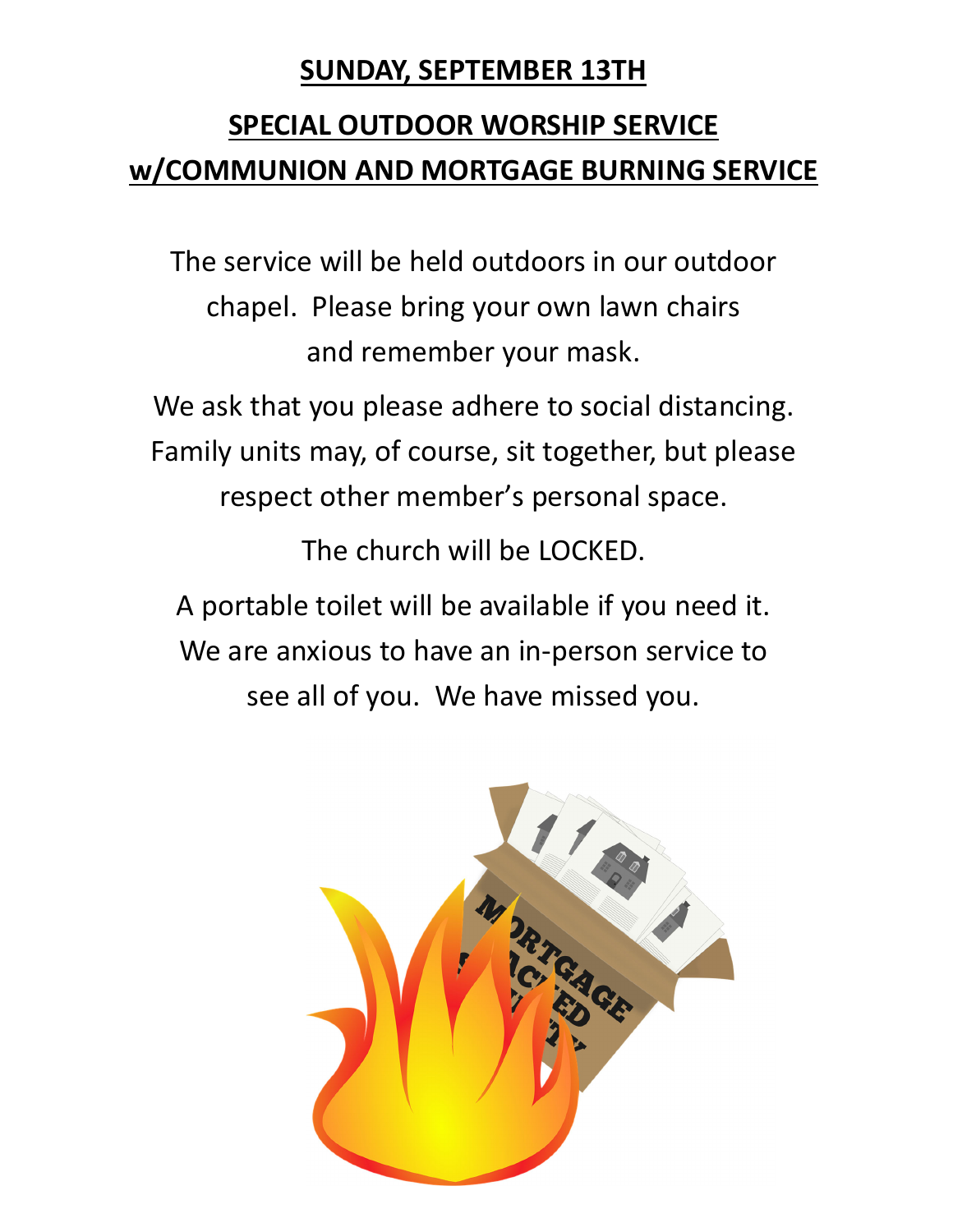# SEPTEMBER **BIRTHDAYS**

| Sawyer Coulter        | 1  |
|-----------------------|----|
| Karen Delmonico       | 1  |
| Jason Wenrich         | 4  |
| Rebekah Miller        | 6  |
| Diane Smith           | 6  |
| Duncan Webb           | 6  |
| Robert Musheno        | 7  |
| Roberta Horner        | 8  |
| <b>Samuel Stout</b>   | 9  |
| Christina Pillot      | 10 |
| Merlin Ritz           | 10 |
| Gavin Schreiner       | 11 |
| Karl Raynar           | 13 |
| Rachel Fedorko        | 15 |
| Carlajo Weyandt       | 16 |
| <b>Gerald Wion</b>    | 18 |
| <b>Gerald Lauchle</b> | 20 |
| Elizabeth Sikorski 20 |    |
| Gary Zembower         | 21 |
| <b>Bruce Miller</b>   | 22 |
| Judy Lankes           | 25 |
| Kevin Sikorski        | 25 |
| <b>Harvey Piper</b>   | 27 |
| Michaela Smith        | 28 |
| Steven Krupa          | 29 |
| Karen Clinger         | 30 |

**Mid-State Literacy Council** is recruiting volunteer tutors for our fall program. Community members can teach adult learners in reading, math, computer skills, GED prep, and English as a second language. All instruction will be remote, by computer or phone, and will begin in September. If you are interested in this rewarding opportunity to give back, we invite you to attend a new tutor training:

### **August 31‐September 4 in Zoom.**

Please see the dates and times on the flyer attached and contact them for more information at 814-238-1809 or by email (tracy.roth@mid‐stateliteracycouncil.org)



# TRINITY LUTHERAN CHURCH

### **COUNCIL**

JULY 2019 - JUNE 2022

### EXECUTIVE TEAM

John Fryer, President (chenita@earthlink.net) Carol Smith, Vice President (piffy1957@gmail.com) Laurette Gonet, Secretary (Laurette.Gonet@gmail.com)

#### CHURCH PROPERTIES TEAM

Jay Aubuchon (jayaubuchon@gmail.com) Bob Coyle (bcoyle63@gmail.com) MEMBERS AT LARGE

Kayla Smith (kayjosmith22@gmail.com) Sue Glad (gladsam@comcast.net) Elaine Burn (ejb559@comcast.net) Sue Ellen Krupa (sekrupa77@gmail.com)

### FINANCIAL TEAM

Christy Bartley, Treasurer (cek4@psu.edu) Debbie Fryer, Financial Secretary (debbieconrad19522@yahoo.com)

### **STAFF**

Pastor Ronald C. Miller, Jr. tlcrevron@comcast.net

 Beth Robbins Office Administrator tlcoffice2@comcast.net

Barbara Roberts, Pianist barbroberts1960@gmail.com

Brian Woodland, Custodian oppgrade9@yahoo.com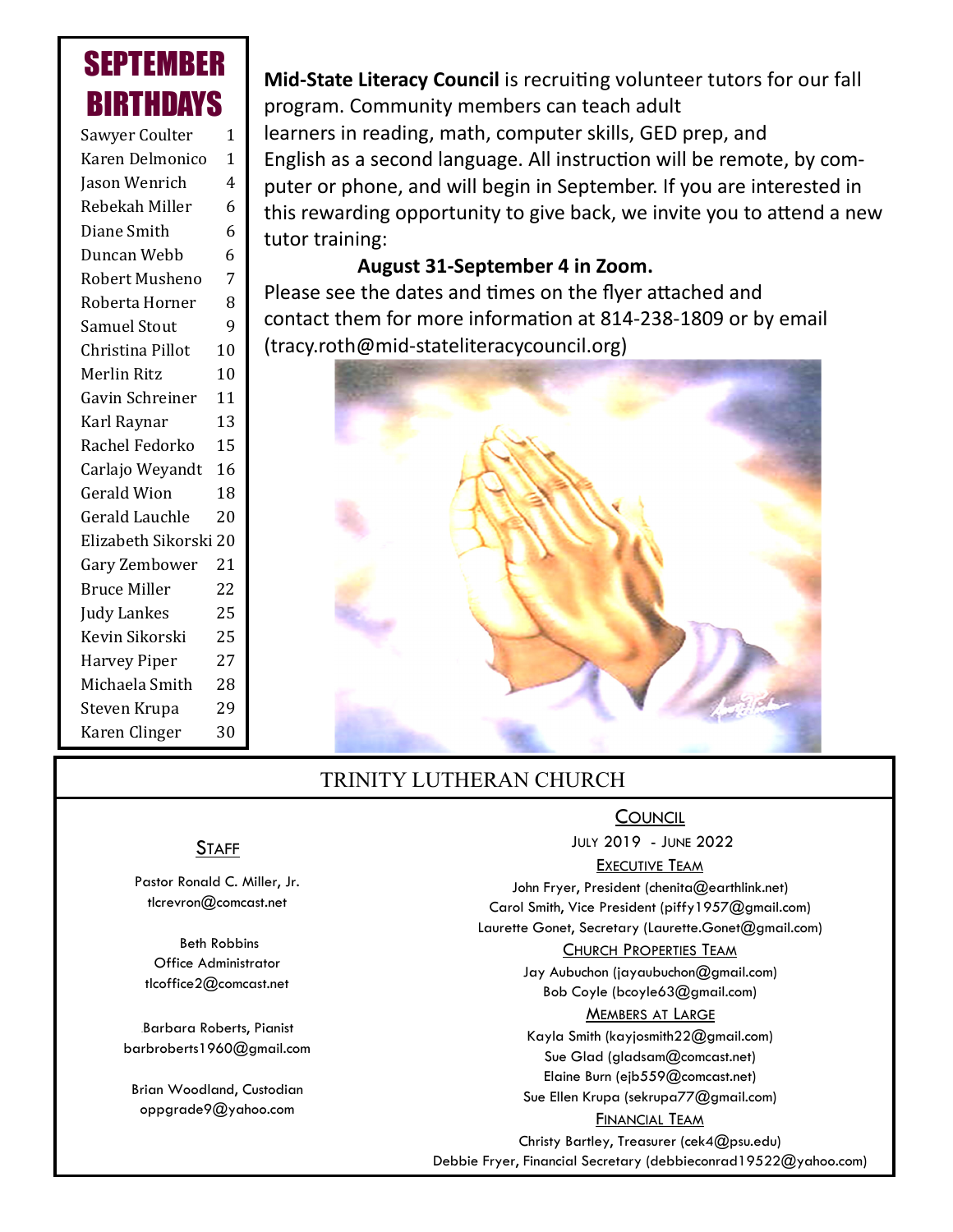

Be a volunteer tutor! Teach adult students in English as a second language, reading, writing, computer literacy, and preparation for the GED. No experience required. All instruction this fall will be remote.

Monday, Aug. 31st 10:00 am - 11:15 am Part 1 or 6:00 - 7:15 pm

Wednesday, Sept. 2nd 10:00 am - 11:15 am Part 2 or 6:00 - 7:15 pm

Part 3

Thursday, Sept. 3rd 10:30 am - 11:45 am or 6:00 - 7:15 pm or Friday, Sept. 4th 10:00 am - 11:15 am

id-State eracy ouncil

Presented Online (in Zoom)

To sign up, please contact Tracy Roth tracy.roth@mid-stateliteracycouncil.org or call 814-238-1809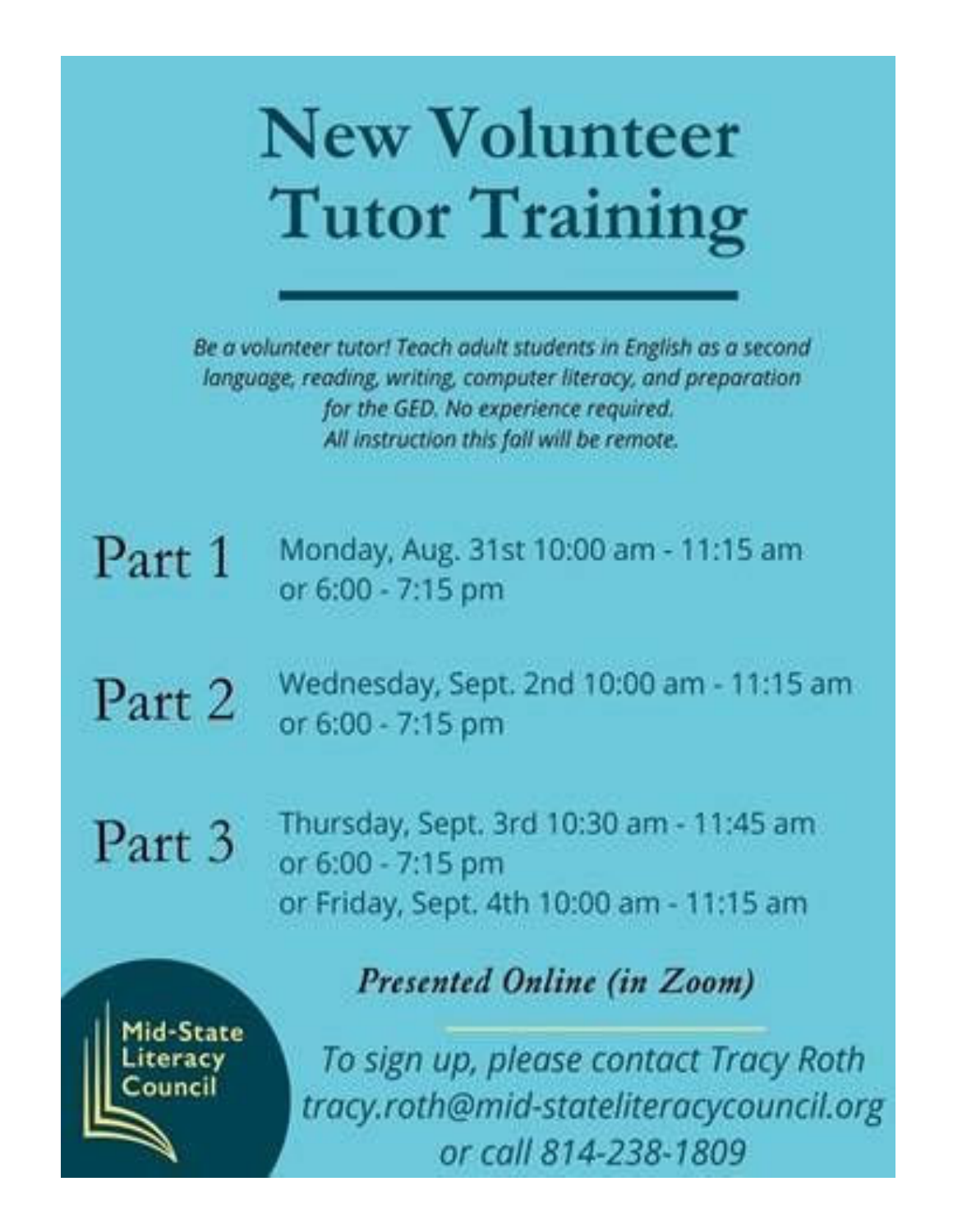### **The State College Virtual CROP Hunger Walk**

October 11 – 17, 2020

The VIRTUAL 37th State College CROP Hunger Walk will take place the week of October 11 through 17.

While the CROP Walk route map is attached, any route of any length can be walked (or run, or biked) to qualify as an effort of support.

Congregations may wish to walk as a group together, beginning and ending the walk at their worship site. Others may wish to walk as a family group.

We HOPE supporters of the CROP Walk will be able to walk during the week of Sunday, October 11 through Saturday, October 17<sup>th</sup>.

We will kick off the Virtual Walk on Sunday, October 11 on the State College CROP Hunger Walk Facebook page! Please follow the page and share with your team and donors so you don't miss any of this year's action.

Spread the word on your own social media outlets.

Let potential participants or donors know that 25% of the funds raised from the State College CROP walk goes to support the State College Food Bank. The other 75% goes to support Church World Service's efforts to diminish poverty and hunger.

Register your team, congregation, or yourself on the State College 2020 CROP Hunger walk site https://www.crophungerwalk.org/statecollegepa/

Explanation of the registration process is available to download - https://resources.crophungerwalk.org/ resource/registering‐online‐for‐your‐walk/

View the Crop Hunger Walk website for lots of good ideas to encourage participation in our walk including downloadable resources specifically for virtual walks - https://resources.crophungerwalk.org/virtual-walks/

We encourage reaching out to friends, family and colleagues to seek contributions to the CROP Walk. In the past few years we have seen significant growth in giving online.

If donors do not want to make donations online, you may accept cash\*\*\* or checks payable to CWS/ CROP. Donations of cash and checks may be dropped off at the State College Food Bank 1321 S. Atherton Street on Mondays, Wednesdays, or Fridays from 9:00 am to noon.

Donations may also be mailed to our Treasurer - Carla Rossi 262 Woodland Dr. State College, PA 16803 (\*\*\* Please consider converting any cash contributions to a check before dropping off collecƟons. **Please do not mail cash, if mailing donaƟons, please send only checks.)** Please try to collect and remit all funds as soon as possible after the walk, preferably no later than Oct 30.

Last year we raised almost \$20,000. In the 34 years of this walk we have raised over \$620,000!

Please join us! For more information contact: Julie Kwasnica at julie@kwasnica.com or 814-278-1265.